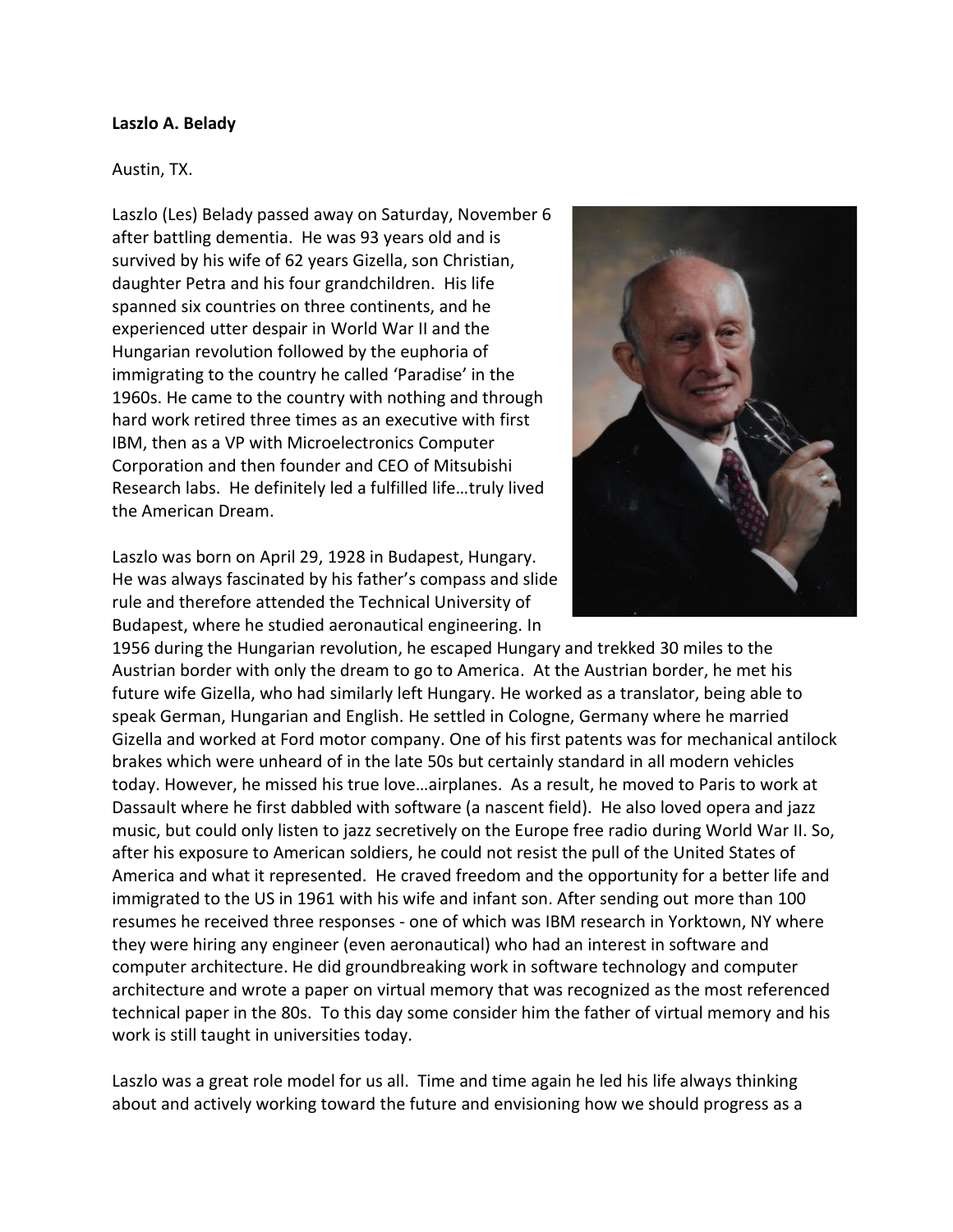society. If there was a barrier he would find a way around it. This drove his sabbaticals at IBM. He believed in working on Graphics research and when unsupported by IBM he took a sabbatical to teach that at UC Berkeley. Similarly he returned to working with his colleague and friend Professor Manny Lehman who became a lifelong friend. They came from very different backgrounds and belief systems, but their mutual admiration and respect for each other was a beautiful lesson to his children in kindness, love and tolerance/open mindedness. In fact, Laszlo moved his family to London to extend his work with Manny at Imperial College.

Laszlo not only embraced change but he made change happen. He always took jobs that could make a major impact. He spent several summer vacations consulting overseas in Singapore and worked on various occasions in Austria. When he was 50 he was asked to lead IBMs world wide corporate strategy for software….from there he moved to Tokyo to start IBM Software research center in Tokyo and lived there for two years. During this period he was heavily recruited by major software universities and thus decide to retire from IBM and accepted an endowed chair at Georgia Tech to pursue teaching at age 56. However, shortly after he was pursued by Admiral Bobby Inman to lead the software program of a new research consortium in Austin called MCC, a company to compete against Japanese investments in software research. This is what ultimately brought him to his beloved Texas which would be his primary home for almost 40 years (living in Texas longer than anywhere else). He loved working for Admiral Inman and was for awhile at peace with the progress they were making, but after the departure of "Bobby" he was ready to move on. So he took the role as CEO of Mitsubishi Electronics Research Laboratories in Boston and Santa Clara to grow another software research program. He was a global builder for software research, first for IBM (in Japan for an American Company), then MCC (in Austin for American companies) and finally MERL (in America for a Japanese company). His third and final retirement from his visionary work was at age 70. During his retirement in his seventies, he spent more time in his home country of Hungary and utilized his network in helping companies there (and in other Eastern block countries) to connect with western companies. This was his calling in his final years….to help others. For all his past and recent contributions, he was inducted into the Hungarian Academy of Sciences in Budapest. He truly had a fantastic career impacting so many people in a positive way.

Throughout his life, he treasured beautiful music and exploring the world. He traveled extensively with his family and spent summers camping, swimming, and running by the beach. He believed in freedom and always being true to yourself. His legacy of honesty and commitment lives on through his beloved children/family.

He was "Nagypapa" to his grandchildren, who shared these thoughts:

Cailey- Attending the University of Texas at Austin, I was lucky enough for to spend a lot of time with my grandparents. Nothing made me happier than seeing my Nagypapa's eyes light up when I came to say hello. I relished visits with him, where we would take long walks around the neighborhood, oftentimes him sharing stories of his childhood, his interests, and his travels. I was in awe of how one person could hold so much knowledge, and I tried to soak up as much as I could. To me, he was so much more than a grandfather. He was my motivator, my supporter, my lifeguard, and my best friend. He left a lasting impact on everyone he met, and I am forever grateful to have been one of those people. I am truly a better person today because of the moments I shared with him.